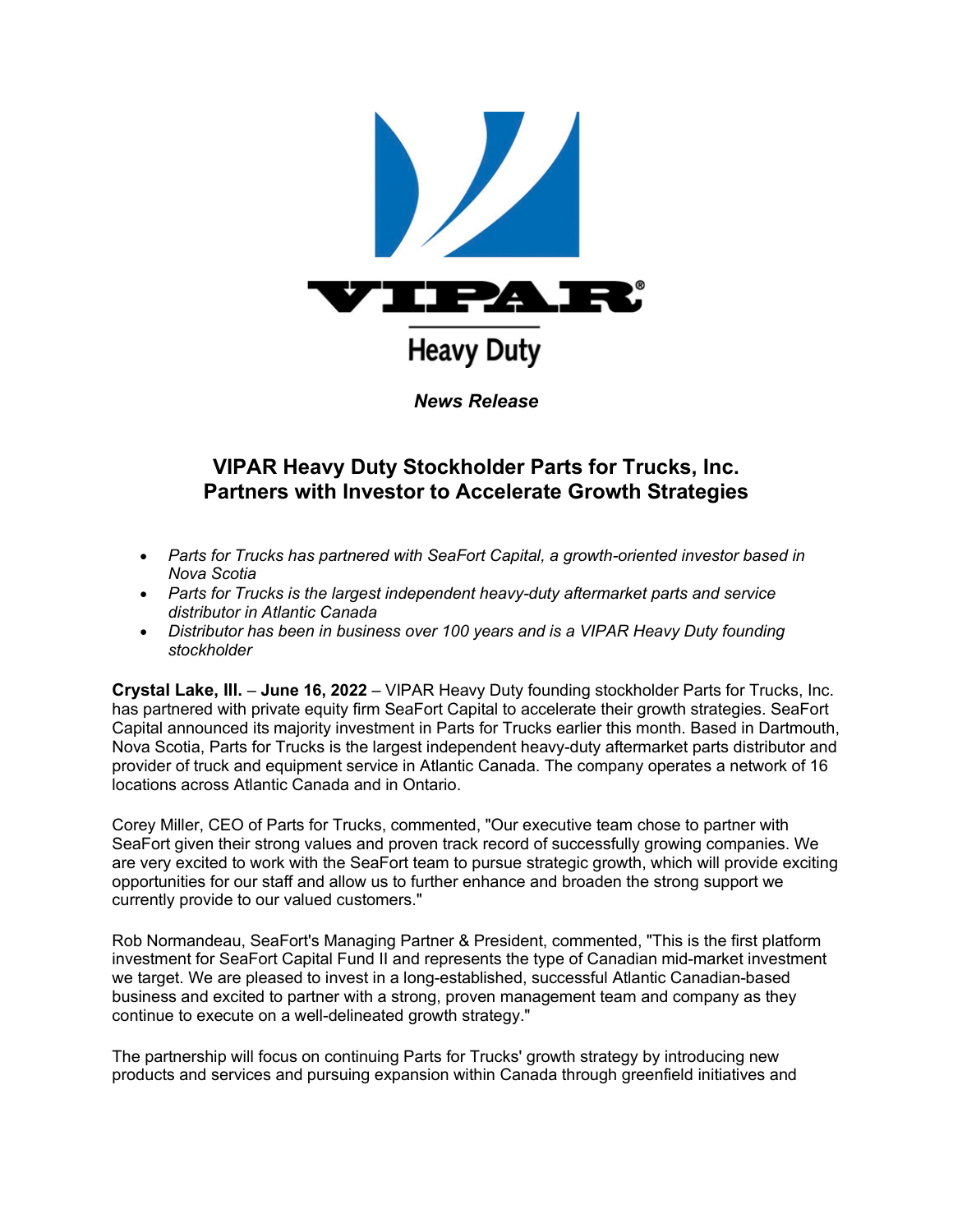strategic acquisitions. The existing senior leadership team will continue to drive the business following the investment by SeaFort.

Chris Baer, President & CEO of VIPAR Heavy Duty, added, "This partnership provides exciting opportunities for the Parts for Trucks team and is an example of a successful strategic investment relationship that continues to fuel the growth of the VIPAR Heavy Duty network. A group can only be as strong as the sum of its distributors, and the good news is that ours are great!"

*# # # #*

For more information on VIPAR Heavy Duty, visit [www.vipar.com](https://u7061146.ct.sendgrid.net/ls/click?upn=TeZUXWpUv-2B6TCY38pVLo9gN6DTGiavGxL76HpykJj88-3DKFCn_GVJEK9O3SNtoXCTVqtHHuZICRv8AuvD4nhCr-2BqrWSGS8N6cTJ8XRV2w4l5jTFK2pCNSYBabxgLaAiDRZ36erfTgYSIuiV3hDk3ZpzR5cCyDdKUVfLsb0pevk7qrMPieTFLSoE89KK9zwwsREKtWb552txd0d5oBHp8cRS-2BDZDRSYdPoEoEBeFDqX95TUNyiNUo1iERWy6IisCPKAC90To3VKZ8kGq-2FPHM-2Fm0dGzkzr4AFM0Tal9VV3f9GXfY9Cs1V6X69urWBDYrzBAtAkss94yKryFsHRGrnaEUWrLKQoPCKK4jt-2FDs8k71MRGx-2B3VBDS8Orkr2rHoCTz1XGhzpAA-3D-3D) or email: [info@vipar.com.](mailto:info@vipar.com)



**Image Attached:**

**Download Image:** [https://bit.ly/3a5URyD](https://u7061146.ct.sendgrid.net/ls/click?upn=4tNED-2FM8iDZJQyQ53jATUd1gOWGyyREHiaxJ1NU0Q9tjkxy0CFcmCH3nleILYEpNxjITXRmwJ-2BWLzgpCpuif2I8GpqkYWW-2FY8cfNtc7IAE9C1iP0mrkn7oiq0TRI9HlldsFh3njfZyESs3lhZkLqZwyythUgv0pNxIzqHP1sNhA69ZeDmRVYIJyXIIpK7OgIKl61pIHDCzhn-2FWHjRAIAbxAIaAtkyzbkgXBCu5vlpB6C28ZdIzRXJviItah96jgr4o-2FZRkiEsSNdAvj7bLAWWhq2sAvhzZSY0ZdYoVh-2FvDhORP-2FaTioMSF6ZN0AKnFGOn7lPEY2j802e6DnGGbHgznW56KzujeZwFe9OLLpKCOWLHn4RNz7fn0tA2OvvDoL6AQLTZVs6Wsl5njB1KQTbi-2BT7GOxUrAz4S-2Fxnl7uPicxbPLD0egBzE4RWwgihCBD2KnAn3Wa61vkl5wBtk4bRnq02bqTIFQUqZC-2FOAxWkM1uZyJoDqInzG3y5IP3Kw6UJkMrmE5X6B2ST-2FyRkVrjUPR5h3UGmoGjDv3j00ssEcz6piXtGTeKwskH8I1uuDZ7pIlajXy3JsfWo8H8teavPFTqLCnqHMYwUdQge9DIlPM7y0-2FR5Lf1EoTUhvO-2Bh9SgXL8wv_GVJEK9O3SNtoXCTVqtHHuZICRv8AuvD4nhCr-2BqrWSGS8N6cTJ8XRV2w4l5jTFK2pCNSYBabxgLaAiDRZ36erfTgYSIuiV3hDk3ZpzR5cCyDdKUVfLsb0pevk7qrMPieTFLSoE89KK9zwwsREKtWb552txd0d5oBHp8cRS-2BDZDRSYdPoEoEBeFDqX95TUNyiNs7sjSWBFhZ1Xbawj73BVy4VRC1-2BH4loavWSD6EnXULDigufCRQKUT01MKmF2mxSA-2BGV5D8KX2ualutF4ycZ-2B3j53uxUP6sKGQvIVZtC3V66DaTvE4lsOCudRb6weAaP2Otf8Sx1LMYDHfOMIJy89dA-3D-3D)

### **About Parts for Trucks**

Parts for Trucks was founded in 1919 and is headquartered in Dartmouth, Nova Scotia. Through its more than 100-year operating history, the business has grown to become a leading independent distributor of parts and provider of service to the heavy-duty truck industry in Canada. Parts for Trucks currently owns and operates 16 locations in five provinces and provides service through a network of 22 affiliate locations that operate under the Trucklane banner. Across this network, the company can provide customers with access to 130 service bays and more than 150 technicians. For more information, please visit www.partsfortrucks.com.

## **About SeaFort Capital**

Based in Halifax, Nova Scotia, SeaFort Capital is a private equity firm that invests in lower-midmarket Canadian businesses with EBITDA ranging from \$2 million to \$15 million. SeaFort is a growth-oriented investor that seeks to establish long-term partnerships to help grow industry-leading Canadian companies. SeaFort targets investments in the business services, value-added distribution, manufacturing, and industrial sectors. SeaFort Capital is investing SeaFort Capital Fund II LP, which currently has committed capital of approximately \$160 million. For more information, please visit www.seafortcapital.com.

### **About VIPAR Heavy Duty**

VIPAR Heavy Duty is North America's leading network of independent aftermarket truck parts distributors. VIPAR Heavy Duty distributors serve the needs of their customers from nearly 700 locations across the United States, Canada, Puerto Rico and Mexico. VIPAR Heavy Duty distributors are specialists who understand the demands of their local, regional, and national customers for quality parts and exceptional service. VIPAR Heavy Duty also operates two wholly owned